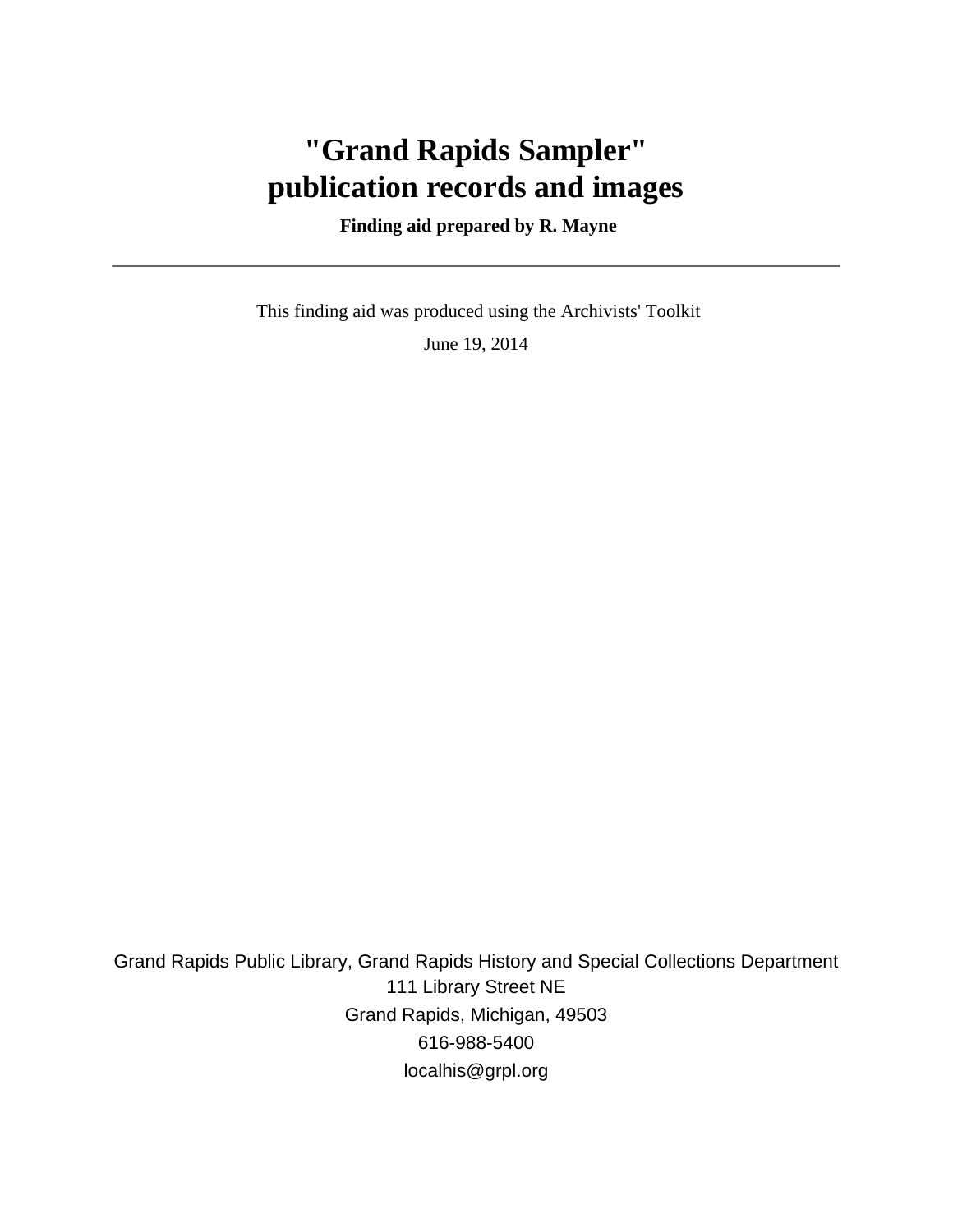# **Table of Contents**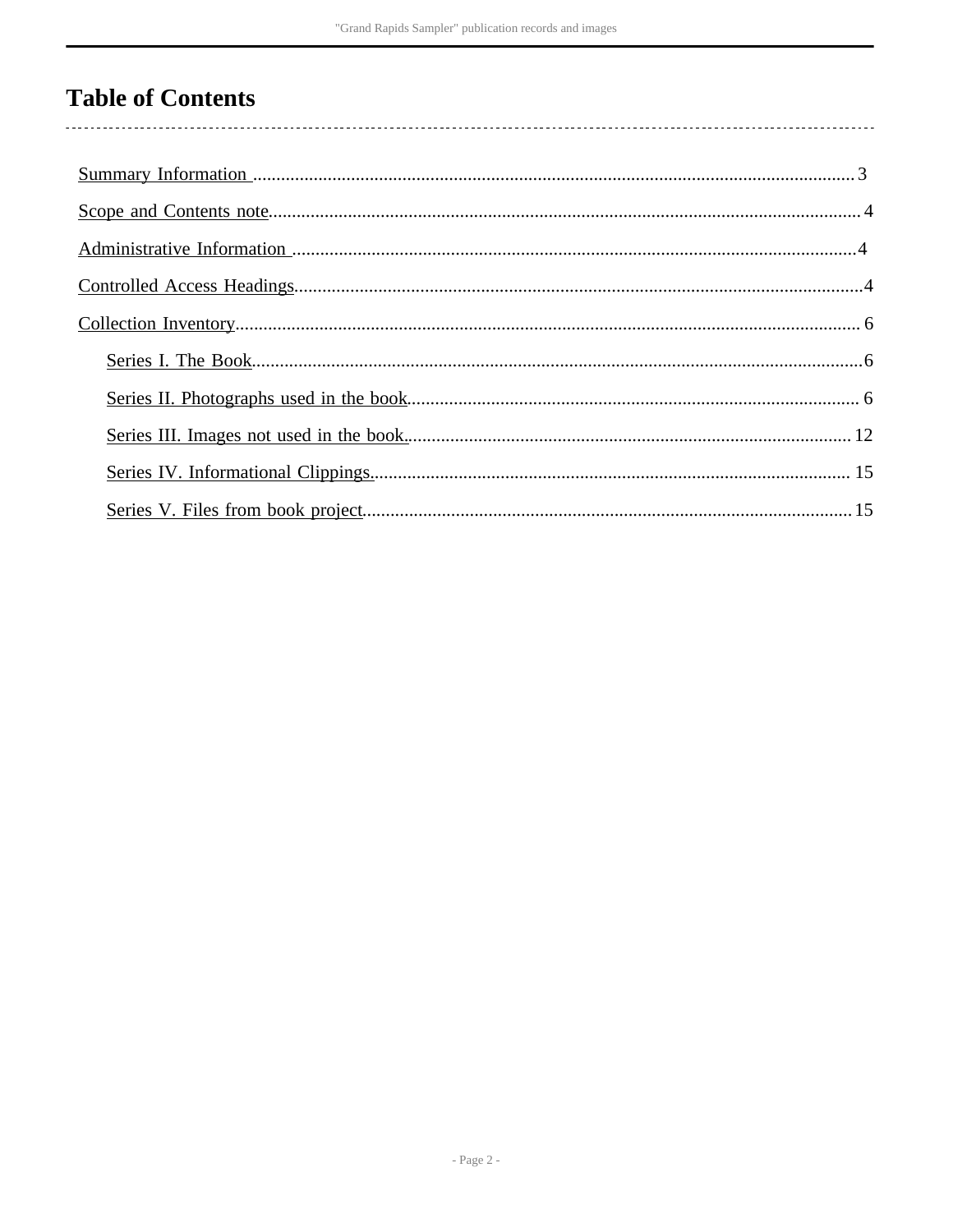# <span id="page-2-0"></span>**Summary Information**

| <b>Repository</b> | Grand Rapids Public Library, Grand Rapids History and Special<br><b>Collections Department</b>                                                                                                                                                                                                                        |
|-------------------|-----------------------------------------------------------------------------------------------------------------------------------------------------------------------------------------------------------------------------------------------------------------------------------------------------------------------|
| <b>Creator</b>    | Olson, Gordon L                                                                                                                                                                                                                                                                                                       |
| <b>Title</b>      | "Grand Rapids Sampler" publication records and images                                                                                                                                                                                                                                                                 |
| <b>Date</b>       | no date                                                                                                                                                                                                                                                                                                               |
| <b>Extent</b>     | 2.3 Linear feet Five boxes                                                                                                                                                                                                                                                                                            |
| Language          | English                                                                                                                                                                                                                                                                                                               |
| <b>Abstract</b>   | A Grand Rapids Sampler is a book written by Gordon L. Olson, former<br>Grand Rapids City Historian, for the Grand Rapids Historical Commission<br>in 1972. This collection documents the publication of the book. It includes<br>reference images of photographs used in the book and papers relating to<br>the book. |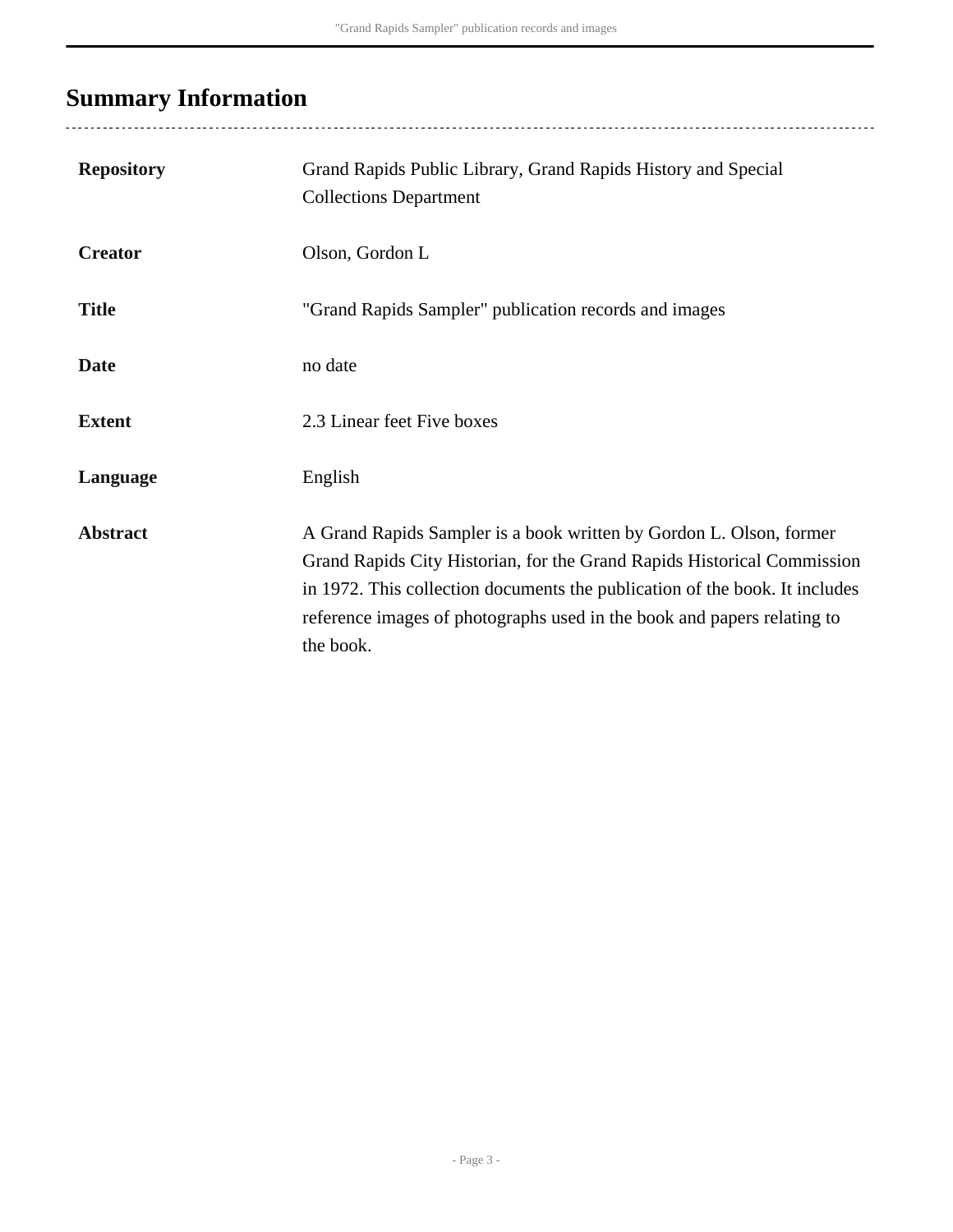## <span id="page-3-0"></span>**Scope and Contents note**

This collection contains working documents and reference images, along with other materials, associated with the preparation of the book, A Grand Rapids Sampler.

## <span id="page-3-1"></span>**Administrative Information**

### **Publication Information**

Grand Rapids Public Library, Grand Rapids History and Special Collections Department

### **Conditions Governing Use note**

Several of the photographs in this collection have "one time use" stamps, which means that the images were obtained for use in the Grand Rapids Sampler book from the photographer or individual or corporate owner of the image. Thus, a new borrower must seek a copy from the original owner or obtain permission from the original donor/owner before the photo can be reproduced by GRPL or used in a new publication, according to the restrictions of the original owner.

### **Immediate Source of Acquisition note**

Gordon Olson, accession number 1992.034 and unknown

## <span id="page-3-2"></span>**Controlled Access Headings**

**Genre(s)**

• photographs

**Geographic Name(s)**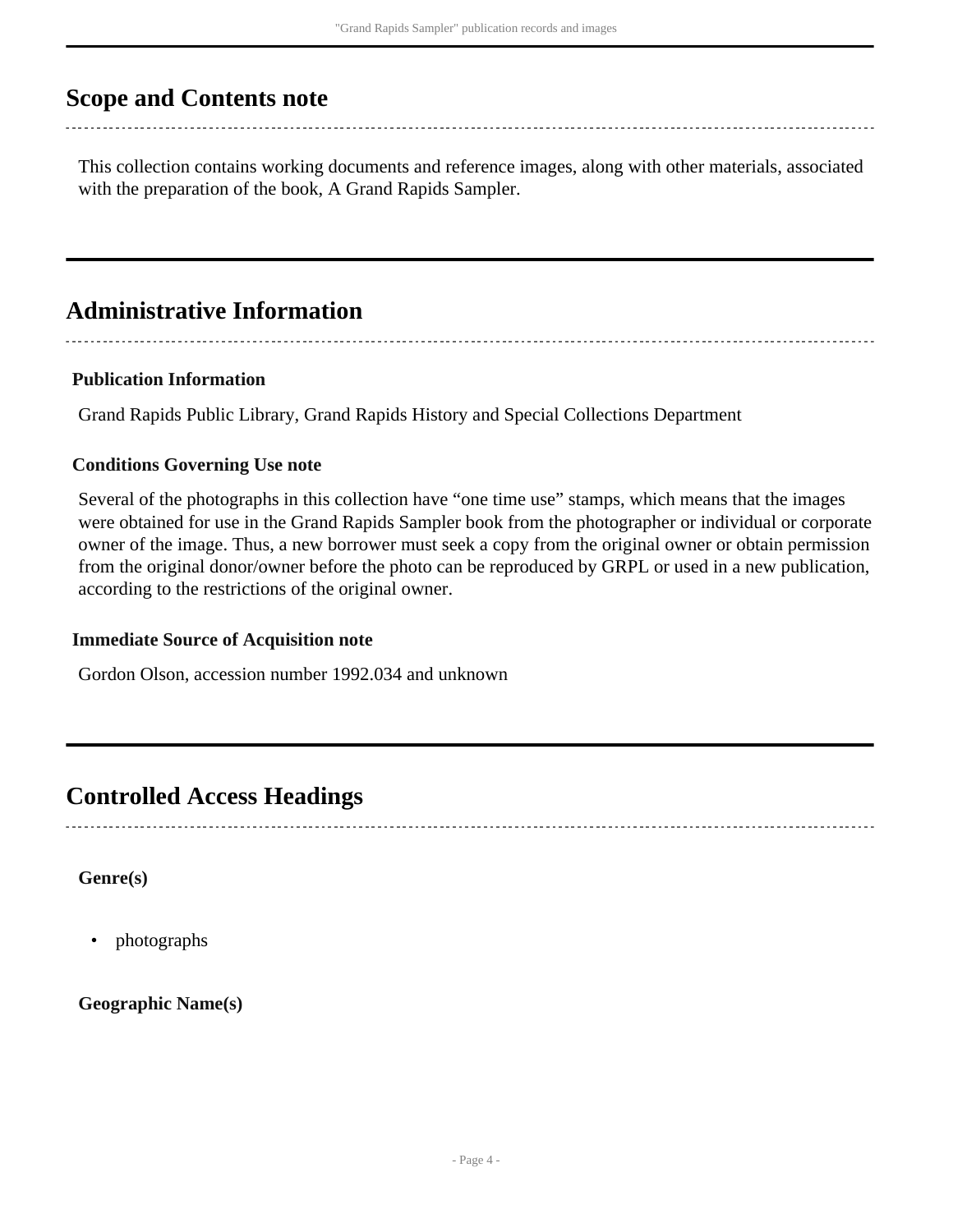• Grand Rapids (Mich.) -- History

### **Subject(s)**

• Publications -- Michigan -- Grand Rapids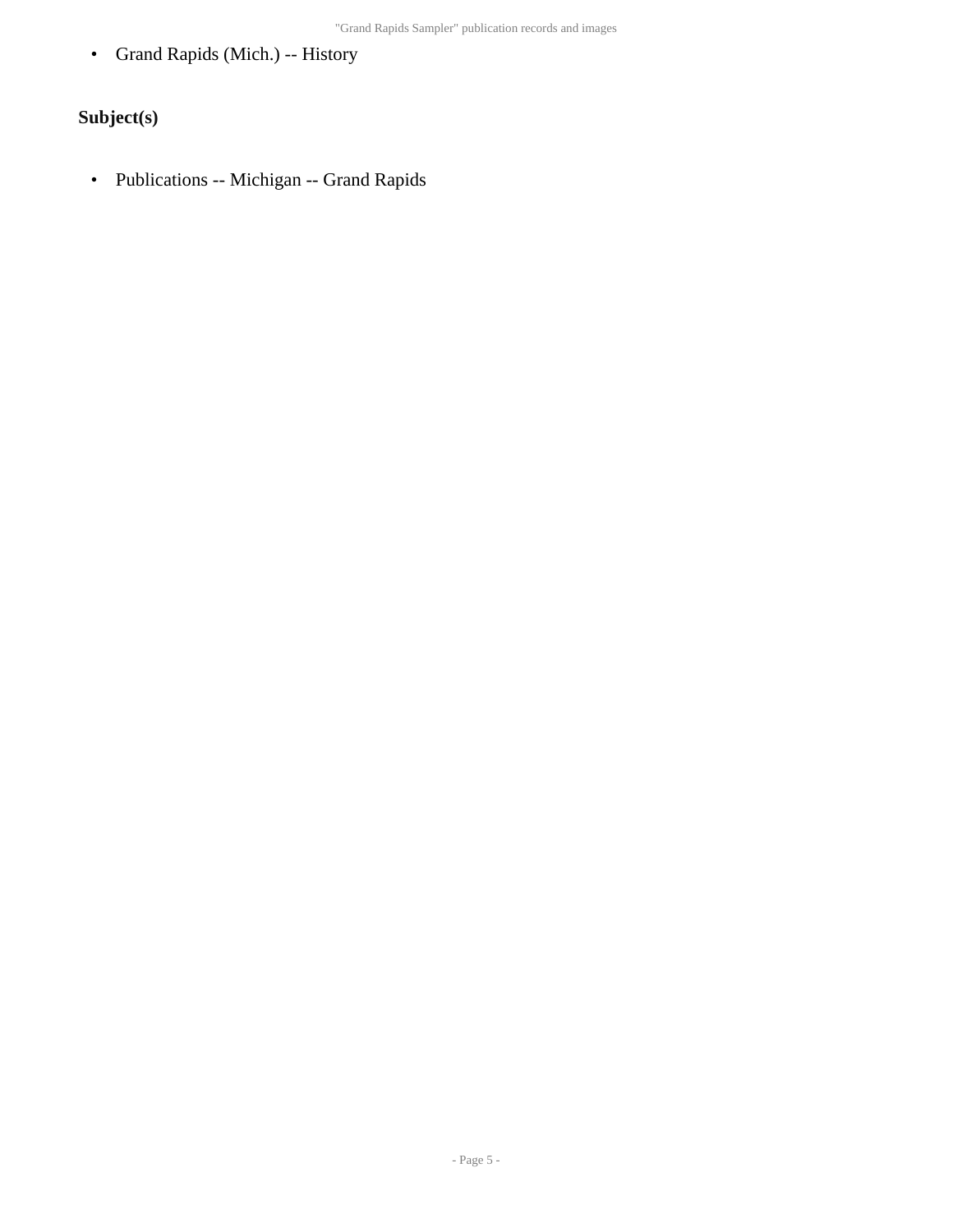# <span id="page-5-0"></span>**Collection Inventory**

### <span id="page-5-1"></span>**Series I. The Book**

### **Scope and Contents note**

Grand Rapids Sampler / by Gordon L. Olson. GR : Grand Rapids Historical Commission, 1992.

|                                                                                                           | <b>Box</b> |
|-----------------------------------------------------------------------------------------------------------|------------|
| A Grand Rapids Sampler / by Gordon L. Olson. GR : Grand Rapids Historical<br>Commission, 1992. 2008.019.3 | 0.5        |
| Promotional data. Pending.                                                                                | 0.5        |

### <span id="page-5-2"></span>**Series II. Photographs used in the book**

#### **Scope and Contents note**

Photos are arranged by book page number in the Grand Rapids Sampler, where the images is shown. No data after page number means the photo is not available in this collection. In some cases, crossreferences are given to where the photo is located, elsewhere in the GRPL archival collections.

|                                                   | Box | <b>Folder</b> |
|---------------------------------------------------|-----|---------------|
| Hattie Guild, with her sisters. Fitch Collection. |     |               |
|                                                   |     | 23            |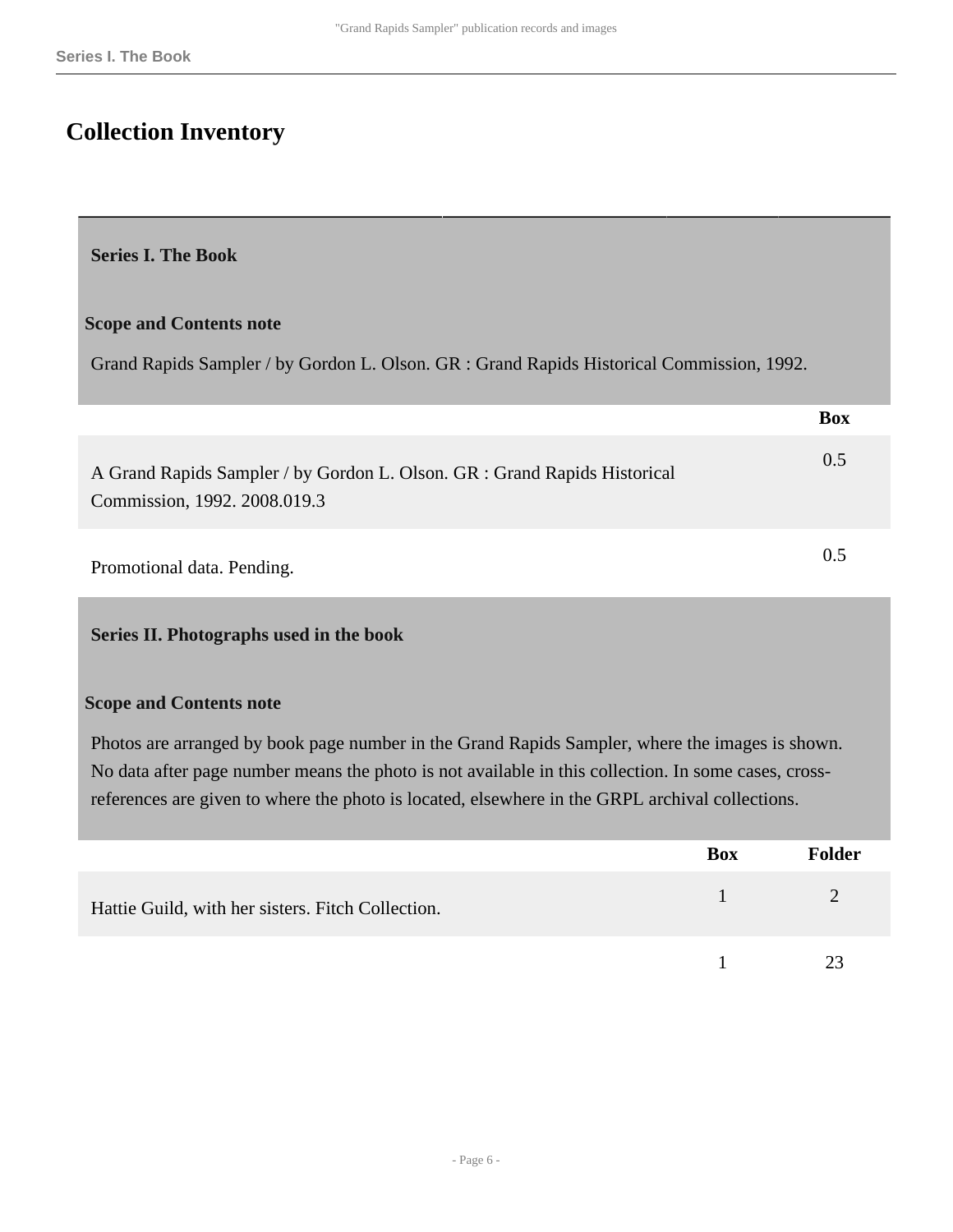| James Kent. From Natl. Portrait Gallery of Prominent Americans, v. II,<br>p.39.          | $\mathbf{1}$ | 24  |
|------------------------------------------------------------------------------------------|--------------|-----|
| Charles P. Calkins. GRPL Photo Col.                                                      | $\mathbf{1}$ | 30  |
| Plaster mine workers, 1928. GRPL photo col.? Neg. 2285                                   | $\mathbf{1}$ | 75  |
| B/w from Nelson Matter Furniture Catalog, ca. 1880. In part.                             | $\mathbf{1}$ | 86  |
| Packing Room, Tanglefoot Co., May 1942. + negative!                                      | $\mathbf{1}$ | 94  |
| Tanglefoot Co.? Exterior                                                                 | $\mathbf{1}$ | 94  |
| Butterworth, 1895 Class.                                                                 | $\mathbf{1}$ | 105 |
| UBA 1st Class. [1882] [Also, Coll. 185-3-73]                                             | $\mathbf{1}$ | 105 |
| Ella Matthews Pierce, 1st Press. St. Cecilia Soc. St. Cecilia Music Society<br>Archives. | $\mathbf{1}$ | 114 |
| b/w #2296, Stanley Ketchel.                                                              | $\mathbf 1$  | 126 |
|                                                                                          | $\mathbf{1}$ | 126 |
| Map of 1904 Flood.                                                                       | $\mathbf{1}$ | 128 |
| Italian immigrants. Photo shot from G.R. Press, 1915.                                    | $\mathbf{1}$ | 137 |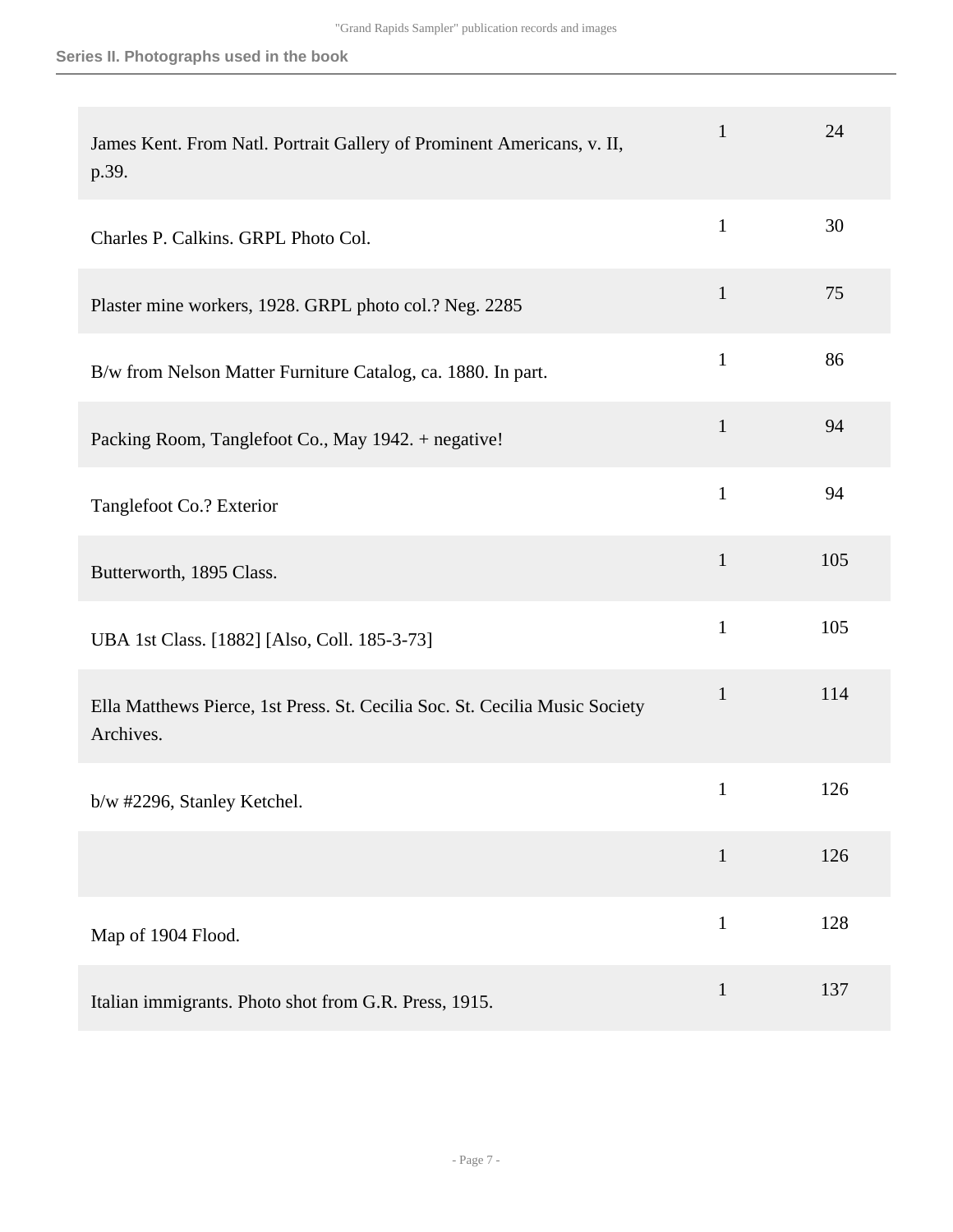| Clara Bush, Robert W. Irwin Co. factory job. Robinson, Herald.<br>Aug.1943. | 1            | 165 |
|-----------------------------------------------------------------------------|--------------|-----|
| American Aircraft Trade School. Robinson, Herald. Apr. 1942                 | $\mathbf{1}$ | 165 |
| Blackout Medical Headquarters. Robinson, Herald, May 1943.                  | $\mathbf{1}$ | 167 |
| Michigan Bell Telephone Co., Gas mask class, July 1943.                     | $\mathbf{1}$ | 167 |
| WWII ends. Robinson, Herald. V-J Day Aug 14, 1945.                          | $\mathbf{1}$ | 170 |
| Thrift Dutch older generation. Robinson. Holland Home.                      | $\mathbf{1}$ | 174 |
| Robinson. Calvin College, July 1955.                                        | $\mathbf{1}$ | 174 |
| Fr. Edward L. Eardley, Chaplain at St. John's to Korean War duty.           | $\mathbf{1}$ | 177 |
| Corporal Thomas Patterson, prisoner of War, Korea.                          | $\mathbf{1}$ | 177 |
| Robert Blandford. News Photos Col.                                          | $\mathbf{1}$ | 178 |
| Evangeline Lambert.                                                         | 1            | 177 |
| Displaced Persons Camps. Lucia Erins Lativan Col.                           | $\mathbf{1}$ | 180 |
| Lucia Erins Latvian Col.                                                    | $\mathbf{1}$ | 180 |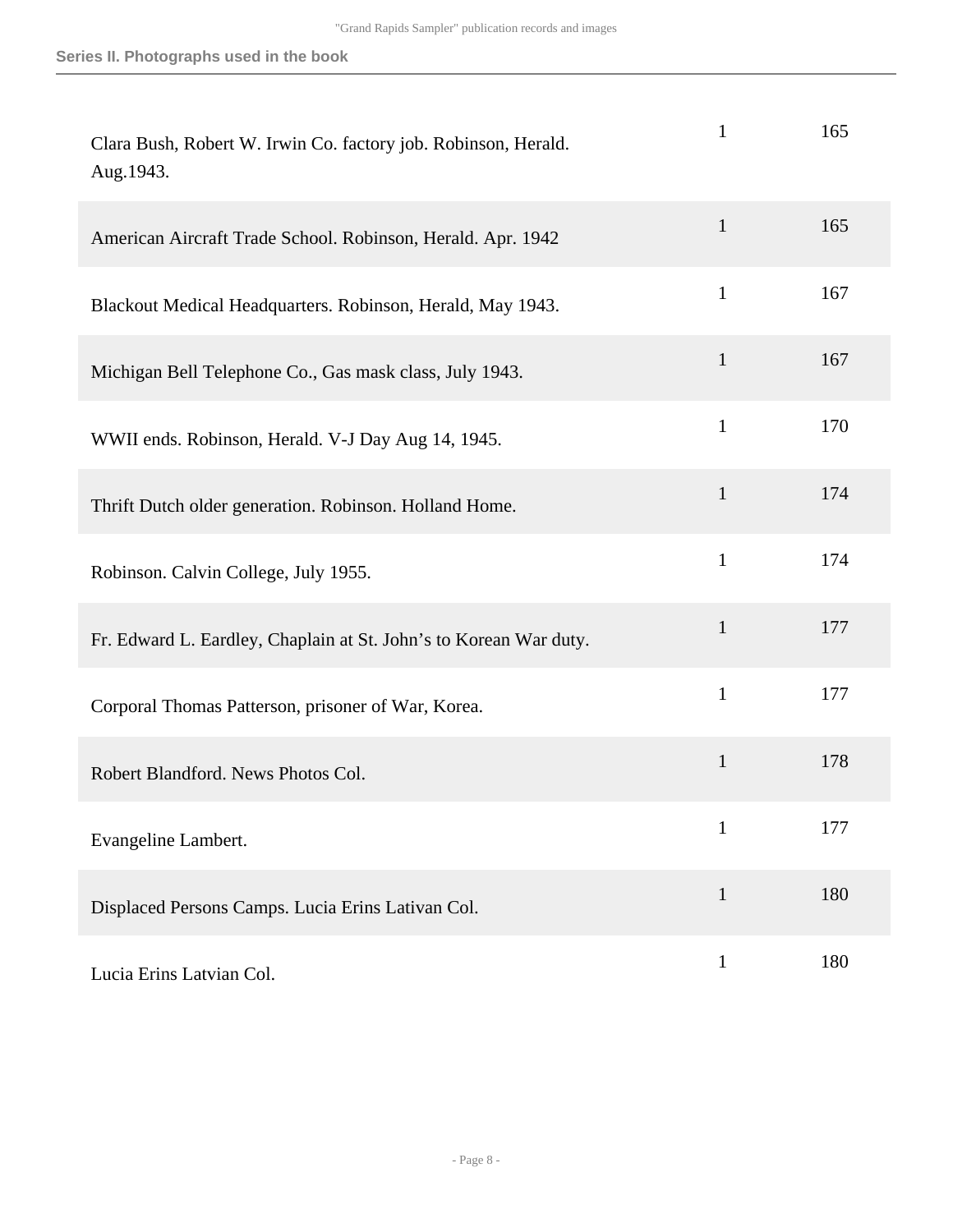| Robinson, Herald. Fulton Park Goebel rally                         | $\mathbf{1}$ | 183 |
|--------------------------------------------------------------------|--------------|-----|
| Robinson, Herald. Fulton Park Goebel rally                         | $\mathbf{1}$ | 183 |
| Dorothy Leonard Judd                                               | $\mathbf{1}$ | 183 |
| Winners of TW Set, Oct. 1950. Robinson? G.R. Press                 | $\mathbf{1}$ | 185 |
| Sarrets has moved sign. Tom Reges Collection.                      | $\mathbf{1}$ | 186 |
| Airshow, Kent Co. Airport dedication. Nov. 1963. Thomas Walsh Col. | $\mathbf{1}$ | 188 |
| Old City Hall tile floor. Marius Rooks Collection.                 | $\mathbf{1}$ | 190 |
| B/w Armed police on streets July 1967. G.R. Press photo            | $\mathbf{1}$ | 191 |
| William Pritchett and Richard Donley. G.R. Press photo.            | $\mathbf{1}$ | 191 |
| Festival 1974                                                      | $\mathbf{1}$ | 194 |
| Festival, Young artists.                                           | $\mathbf{1}$ | 194 |
| B/w Vietnam War protestors. William Glenn Col.                     | $\mathbf{1}$ | 198 |
| Major Joseph Shanahan, Vietnam returnee                            | $\mathbf{1}$ | 198 |
| B/w Pham Huu Duyet's wife and daughter. G.R. Press photo.          | $\mathbf{1}$ | 199 |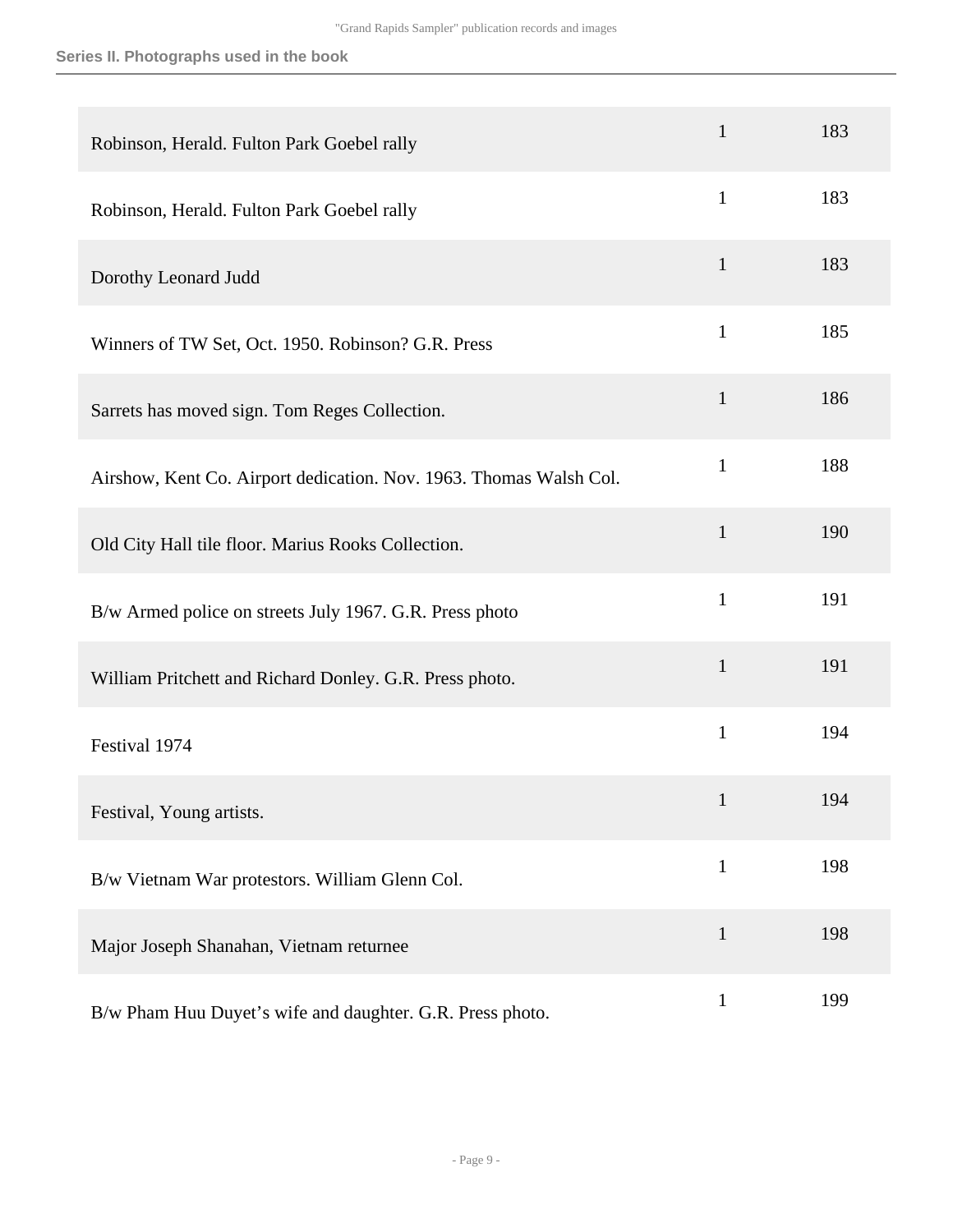### **Series II. Photographs used in the book**

| Pham Huu Duyet, with daughter                                                                                                 | $\mathbf{1}$ | 198 |
|-------------------------------------------------------------------------------------------------------------------------------|--------------|-----|
| Lyman Parks                                                                                                                   | $\mathbf{1}$ | 198 |
| B/w East Grand Rapids/Ford sign. G.R. Press photo                                                                             | 1            | 202 |
| Space Capsule                                                                                                                 | $\mathbf{1}$ | 204 |
| Girls from Steketee's Teen Board. G.R. Press photo                                                                            | $\mathbf{1}$ | 204 |
| B/w GR Press photo                                                                                                            | $\mathbf{1}$ | 206 |
| "Grand Rapids the All-Amerian City / Charlie Wallace [19]81 wallgraphic.<br>Photo discoloring. GR Press photo                 | $\mathbf{1}$ | 207 |
| Mayor Abe Drasin with license plate                                                                                           | $\mathbf{1}$ | 207 |
| Pres. Ford at new Art Museum                                                                                                  | $\mathbf{1}$ | 207 |
| Amway Grand Plaza Hotel gala opening                                                                                          | $\mathbf{1}$ | 209 |
| Contact sheet for photos by T.J. Hamilton, G.R. Press. Includes image<br>onpage 210.                                          | $\mathbf{1}$ | 210 |
| Monroe Mall, 2 men on bench, T.J. Hamilton photo                                                                              | $\mathbf{1}$ | 210 |
| b/w Oversized. Fireworks. GR Press, One time use stamp on verso. Stored<br>with oversized graphics in Collection 224, Box 12. | $\mathbf{1}$ | 213 |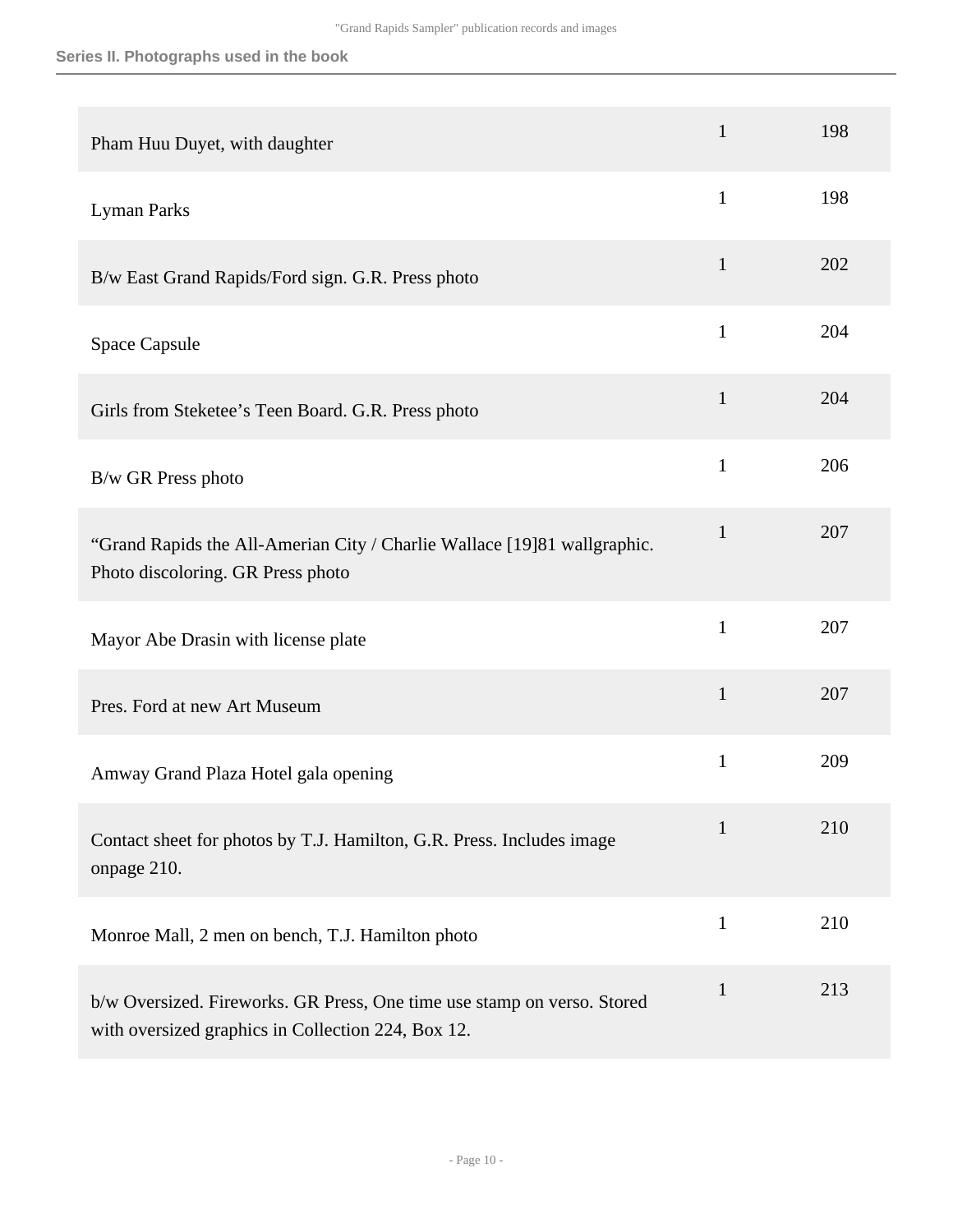| Senator Carl Levin and Mayor Gerald Helmholdt cut cake                                                                                                                                                                                                                                                                                                   | 1                 | 213        |
|----------------------------------------------------------------------------------------------------------------------------------------------------------------------------------------------------------------------------------------------------------------------------------------------------------------------------------------------------------|-------------------|------------|
| color of Aquinas College students, Persian Gulf War                                                                                                                                                                                                                                                                                                      | $\mathbf{1}$      | 214        |
| Melissa Rathbun-Nealy, prisoner, Persian Gulf War (Color)                                                                                                                                                                                                                                                                                                | $\mathbf{1}$      | 214        |
| b/w of Rich De Vos and Jay VanAndel.                                                                                                                                                                                                                                                                                                                     | $\mathbf{1}$      | 215        |
| color of Amway aerial                                                                                                                                                                                                                                                                                                                                    | $\mathbf{1}$      | 215        |
| Images not used here: 1) Corp. Color plastic box, with 3 color photos 5<br>x 7?, including Native Americans, medallion with "Millard Fillmore."<br>2) Contact sheet and negatives including Isaac Peters, Ottawa Native<br>American with peace metal. T.J. Hamilton, G.R. Press photos                                                                   | $\mathbf{1}$      | 219        |
| Contact sheet and negatives, including pg. 220, Linda Gietzen, C.C.<br>Comstock decendent. T.J. Hamilton, G.R. Press photos                                                                                                                                                                                                                              | $\mathbf{1}$      | 220        |
| Contact sheet and negatives, including pg. 221 Jones Family 3 generations.<br>T.J. Hamilton, G.R. Press, photos                                                                                                                                                                                                                                          | $\mathbf{1}$      | 221        |
|                                                                                                                                                                                                                                                                                                                                                          | <b>Collection</b> | <b>Box</b> |
| Reproductions from books. Original source identified in the published<br>Sampler. Unidentified sources. Including Sampler pg. 48. Group camping;<br>Sampler pg. 52. Steamer explosion; Sampler pg. 57. Winter ice skating<br>scene from Harper's Weekly; Sampler pg. 63. Battle of Bull Run, July 21,<br>1861; Sampler, pg. 65. Surrender of General Lee | 224               | 12         |

**Box**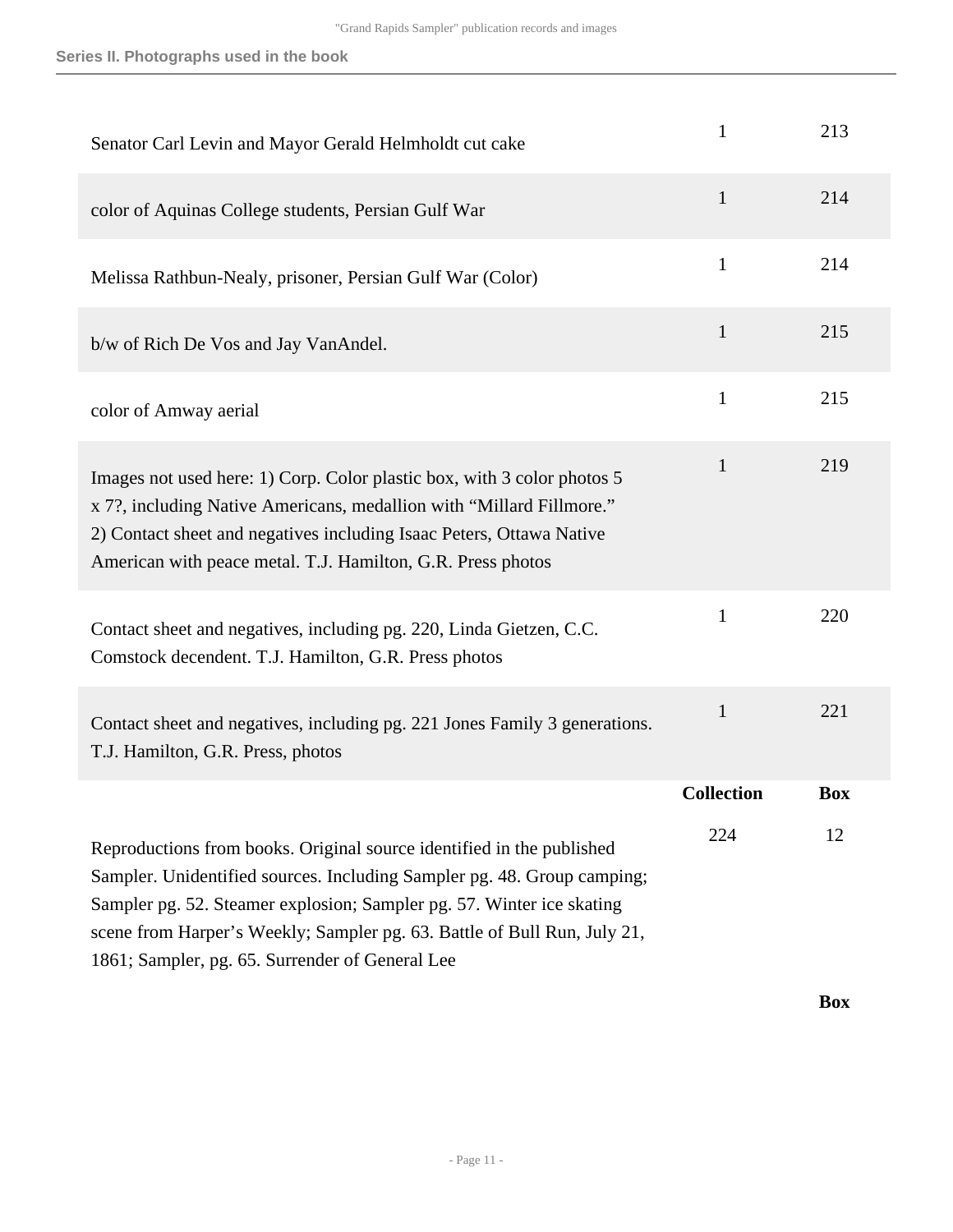Maps / Chris Gray. Camera Ready Copy, including Michigan Treaties (page 8), Grand Rapids History of Growth [annexation map] (page 179).

### <span id="page-11-0"></span>**Series III. Images not used in the book.**

### **Scope and Contents note**

This series includes real photographs, photocopies of photographs, and other real or photocopied graphic materials gathered for consideration as part of the publication.

### **Subseries A. Real Photographs**

### **Scope and Contents note**

Robinson Studio and other photo copy prints have been returned to their collections, with a facsimile in this collection, when no other print exists. If the print is a second copy, it has been left in this collection.

|                                                                                                                             | <b>Box</b> | <b>Folder</b> |
|-----------------------------------------------------------------------------------------------------------------------------|------------|---------------|
| Unidentified fire, engine 10 and fireman. GR Press photo.                                                                   | 2          |               |
| Unidentified male with water judge. GR Press photo. [Photo is<br>deteriorating] Source for $1$ and $2$ = Grand Rapids Press | 2          |               |
| Campau Square, including Sweets Hotel, with Wonderly Building Tower<br>near right.Source:?                                  | 2          | 3             |
| [City renewal construction panorama, in sections] Sources: Neg. 2287                                                        | 2          | 4             |

1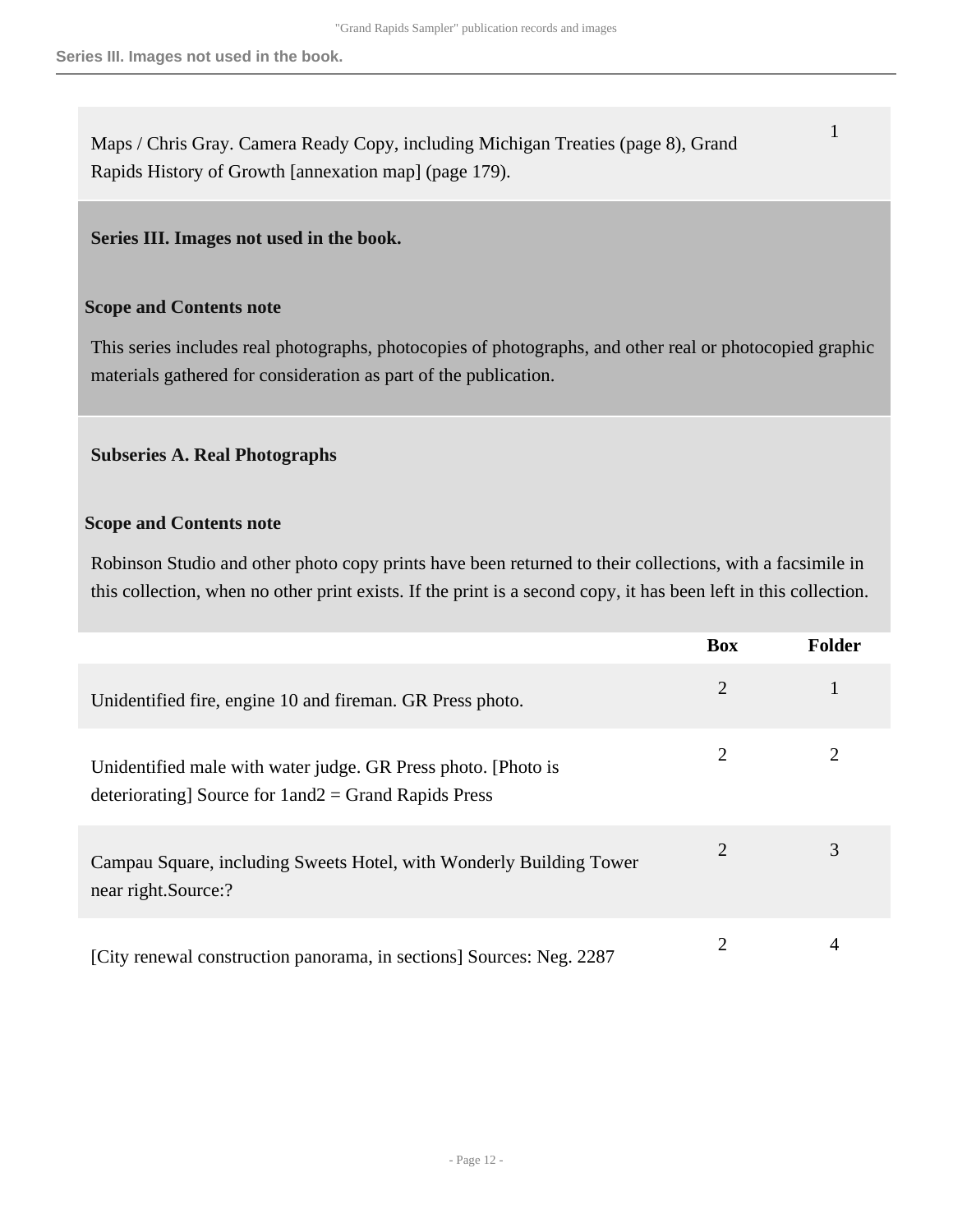| 4 Civil War Soldiers, ca. 1863. Neg. 1479. Source: Col. 185, original<br>source unknown. Kent Co. men in 5th Mich. Cavalry, left to right: Charles<br>F. Kendall, Frank Burr, Thomas M. Mitchell, ilas K. Pierce                                                                                                                                                                                                                                         | $\overline{2}$    | 5              |
|----------------------------------------------------------------------------------------------------------------------------------------------------------------------------------------------------------------------------------------------------------------------------------------------------------------------------------------------------------------------------------------------------------------------------------------------------------|-------------------|----------------|
| Gerald R. Ford, President, U.S.                                                                                                                                                                                                                                                                                                                                                                                                                          | $\overline{2}$    | 6              |
| Monroe Mall / T.J. Hamilton photo (belongs with Source: Coll. 272, GR<br>Past, Present & Future ; permission needed from Hamilton                                                                                                                                                                                                                                                                                                                        | $\overline{2}$    | $\overline{7}$ |
| Monroe mall at Gazebo, at Monroe Ave., near Pantlind.                                                                                                                                                                                                                                                                                                                                                                                                    | $\overline{2}$    | 8              |
| Pearl(?) St, with covered bridge                                                                                                                                                                                                                                                                                                                                                                                                                         | $\overline{2}$    | 9              |
| Pearl St. toward river (W) near Monroe Ave., with Amway Grand Plaza<br>Hotel (formerly Pantlind) on right side of overhead walkway.                                                                                                                                                                                                                                                                                                                      | $\overline{2}$    | 10             |
| Sarrets, 1965 move from downtown to Woodland Mall. on ? street. Source:<br>Coll. 185-3-60; original source unknown.                                                                                                                                                                                                                                                                                                                                      | $\overline{2}$    | 11             |
| Woodwork detail, Old City Hall. Source: Coll. 231, Marius Rooks City<br>Hall Slides Collection.                                                                                                                                                                                                                                                                                                                                                          | $\overline{2}$    | 12             |
|                                                                                                                                                                                                                                                                                                                                                                                                                                                          | <b>Collection</b> | <b>Box</b>     |
| Maps. (5) With reference to the proposed extension of Jefferson Street<br>to Michigan St. and the Interstate, as well as other proposed changes.<br>Includes Future Land Use. N.d. "P. 24, Map 2". Central Business District<br>Zoning. "25, Map 3" (Civic Center District; Cultural Center District;<br>Central Commercial District; Central Transition District; Office &<br>Financial District; Central Residential District; Right of way Adjustment | 224               | 12             |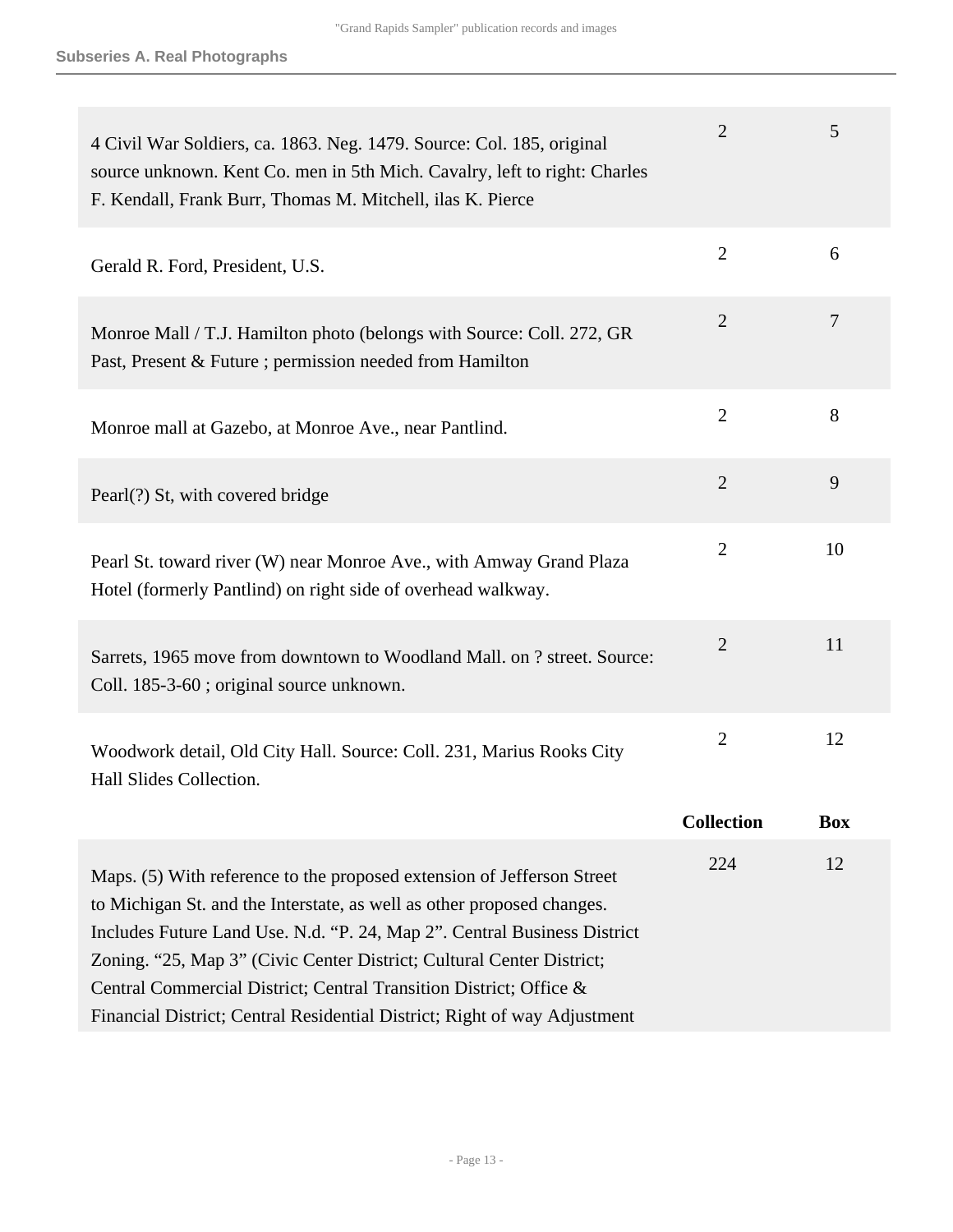| Plan by Phases. "27 Map 7"; Right of Way Adjustment Plan "26 Map 5";<br>Property Acquisition Map)                                                                                                                  |                   |                   |
|--------------------------------------------------------------------------------------------------------------------------------------------------------------------------------------------------------------------|-------------------|-------------------|
| Scientific American Reproductions of Machines (5) Including V. 5, no. 43,<br>July 13, 1850; V. 6, no. 5, Oct. 19, 1850; V. 7, no. 34, May 8, 1852; V. 8,<br>no. 29, Apr. 2, 1853; V. 11(?), no. 48, Aug. 11, 1855  | 224               | 12                |
| New City Hall (1888) floor plans. (2) Basement, first, second and<br>third floors shown on two sheets from two different sources, sources<br>unidentified.                                                         | 224               | 12                |
| <b>Fitch reproductions (2)</b>                                                                                                                                                                                     |                   |                   |
|                                                                                                                                                                                                                    | <b>Collection</b> | <b>Box</b>        |
| Fitch #001. "St. Mark's Church", Grand Rapids, Michigan, early view.<br>Drawing by Miss Mary Cuming, including other buildings and another<br>church. 1855                                                         | 224               | 12                |
| Fitch #119. "Portion of Grand Rapids Westside, viewed from Dr. Cuming's<br>residence." Grand Rapid, Michigan, Grand River view, Drawing by Miss<br>Mary Cuming, showing buildings on the west side of the river.   | 224               | 12                |
| Fitch #120. "View on Grand River, Michigan, The "Encampment"<br>Ground." Grand Rapids, Michigan, early view. Drawing by Miss Mary<br>Cuming, showing houses, steamer boat on river, men on raft on river.<br>1860. | 224               | 12                |
|                                                                                                                                                                                                                    |                   | <b>Collection</b> |
| Kreigh Collins image. "Stop Peddling Rumors" RE U.S. economic depression. Published<br>in the Grand Rapids Herald, Nov. 2, 1930.                                                                                   |                   | 56                |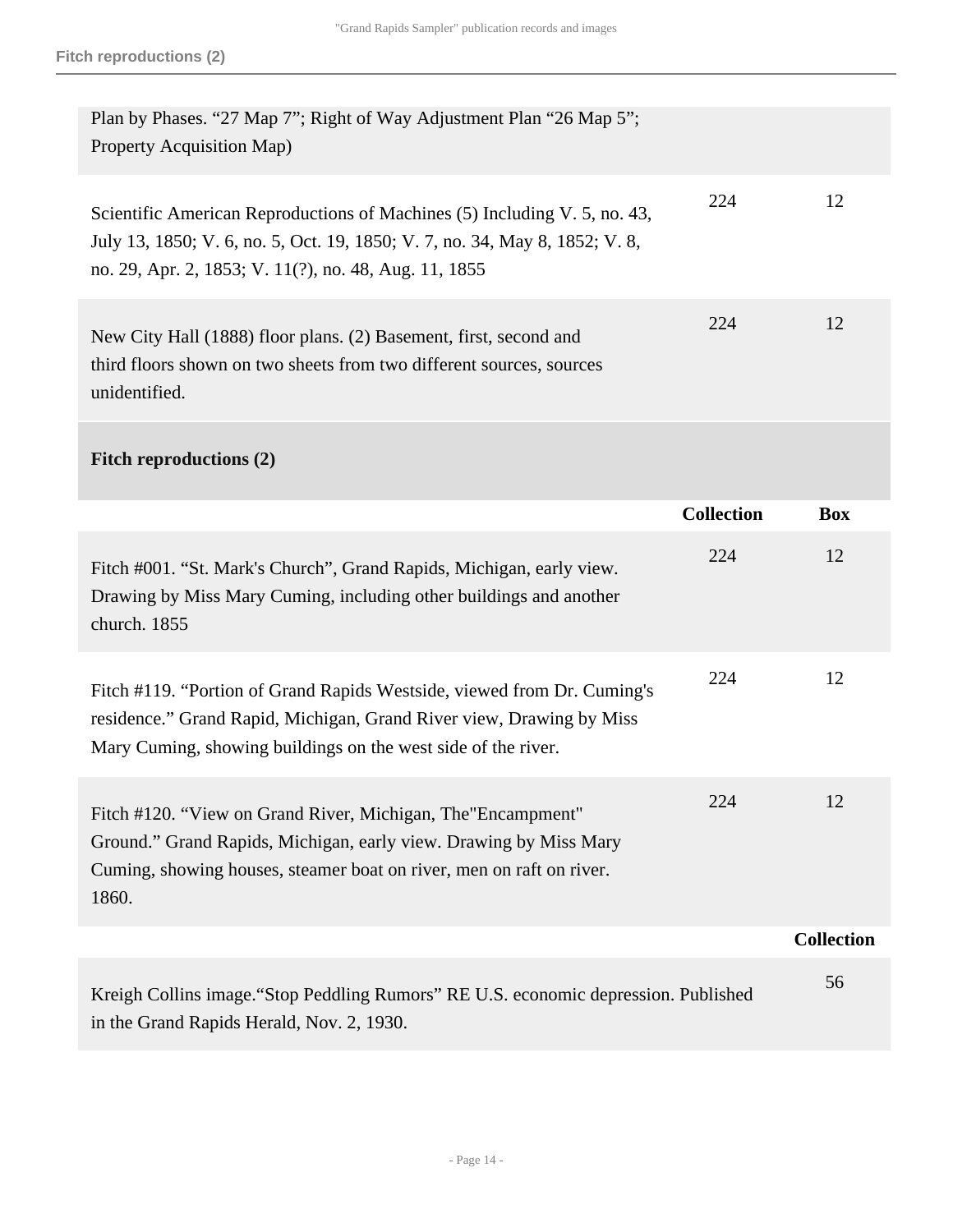<span id="page-14-1"></span><span id="page-14-0"></span>

|                                                                                                                                                                                                                       | <b>Box</b>     |
|-----------------------------------------------------------------------------------------------------------------------------------------------------------------------------------------------------------------------|----------------|
| Photocopies of images not used, with reference to Coll. location. Herald. Black out, Aug.<br>12, 1942. Herald. Fulton Park, Pro-Goebel Rally, May 12, 1949. Speaker unidentified.                                     | $\mathfrak{2}$ |
| Radio Dist. Co., T.V. set at Eberhards, Apr. 13, 1949. Commercial. Standard Torch,<br>March 5, 1951. Girls [men and women] working on Civilian Defense. [Air] Filter Center.<br>[Defense plotters] 2 women at GR map. | $\overline{2}$ |
| Brower Furn. Co. Aug. 10, 1939. Robinson Studio photo.                                                                                                                                                                | $\overline{2}$ |
| <b>Subseries B. Graphic clippings.</b>                                                                                                                                                                                |                |
|                                                                                                                                                                                                                       | <b>Box</b>     |
| Polk Directory n.d. pg. 4 ads, including John J. Johnson, Manager [African American]<br>GrandRapids Heavy Moving Co. + Ohio House, German Hotel, Mrs. AnnaBrogger,<br>propr., 182-186 Canal St.                       | 3              |
| <b>Series IV. Informational Clippings.</b>                                                                                                                                                                            |                |
|                                                                                                                                                                                                                       | <b>Box</b>     |
| "As I Remember: the Old Plank Road" / Allen K. Moore. Apr. 30, noyear, source<br>unidentified.                                                                                                                        | 3              |
| Bridges  including Grand River Showcase, Individual Donors. N.d [GRPress].                                                                                                                                            | 3              |
| Series V. Files from book project                                                                                                                                                                                     |                |
|                                                                                                                                                                                                                       | <b>Box</b>     |